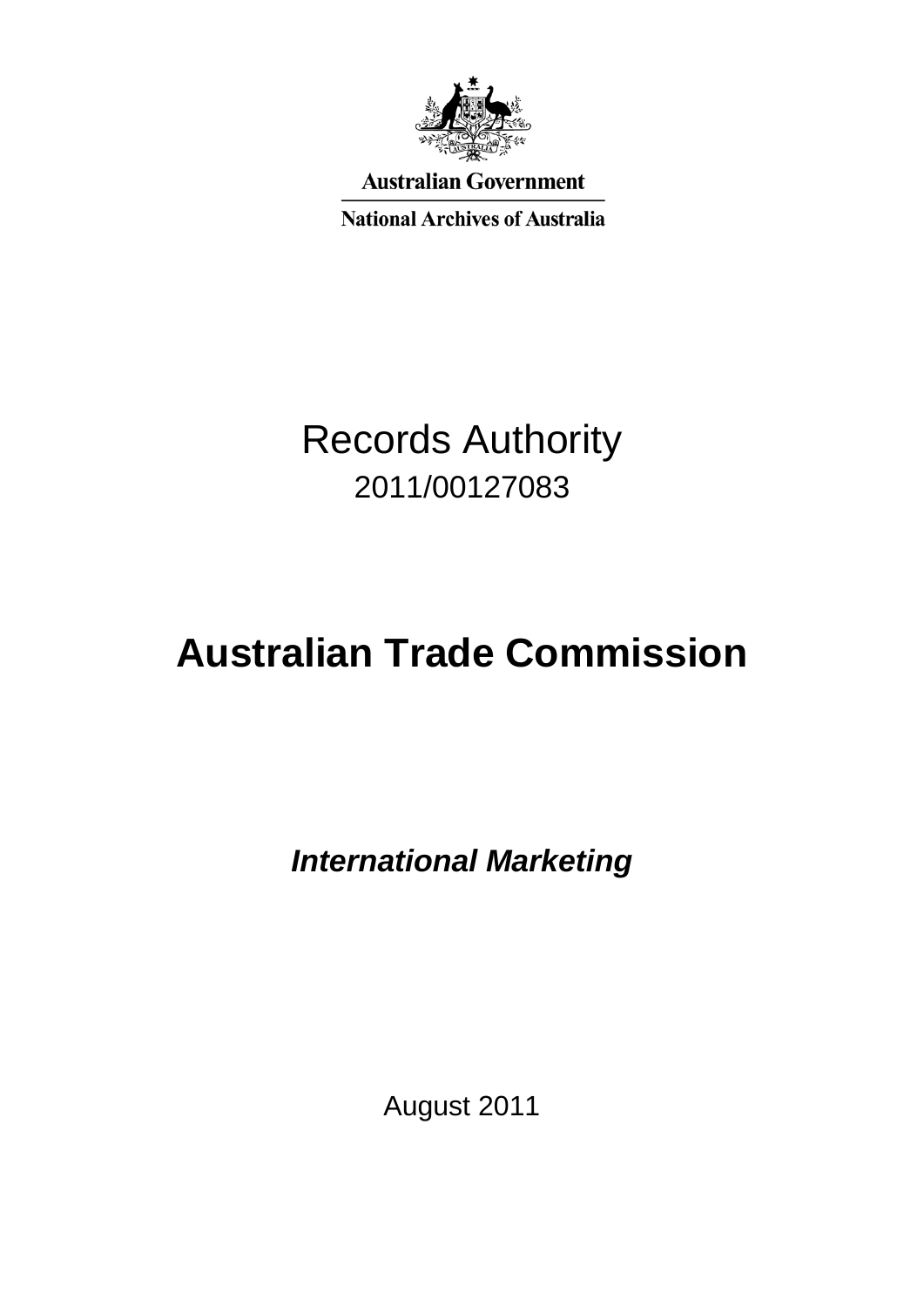## **CONTENTS**

|                                                           | 5 |
|-----------------------------------------------------------|---|
| <b>INTERNATIONAL MARKETING NATURE AND RESPONSE ASSESS</b> |   |

© Commonwealth of Australia 2011

 This work is copyright. Apart from any use as permitted under the *Copyright Act 1968,* no part may be reproduced by any process without prior written permission from the National Archives of Australia. Requests and inquiries concerning reproduction and rights should be directed to the Publications Manager, National Archives of Australia, PO Box 7425, Canberra Mail Centre ACT 2610, Australia.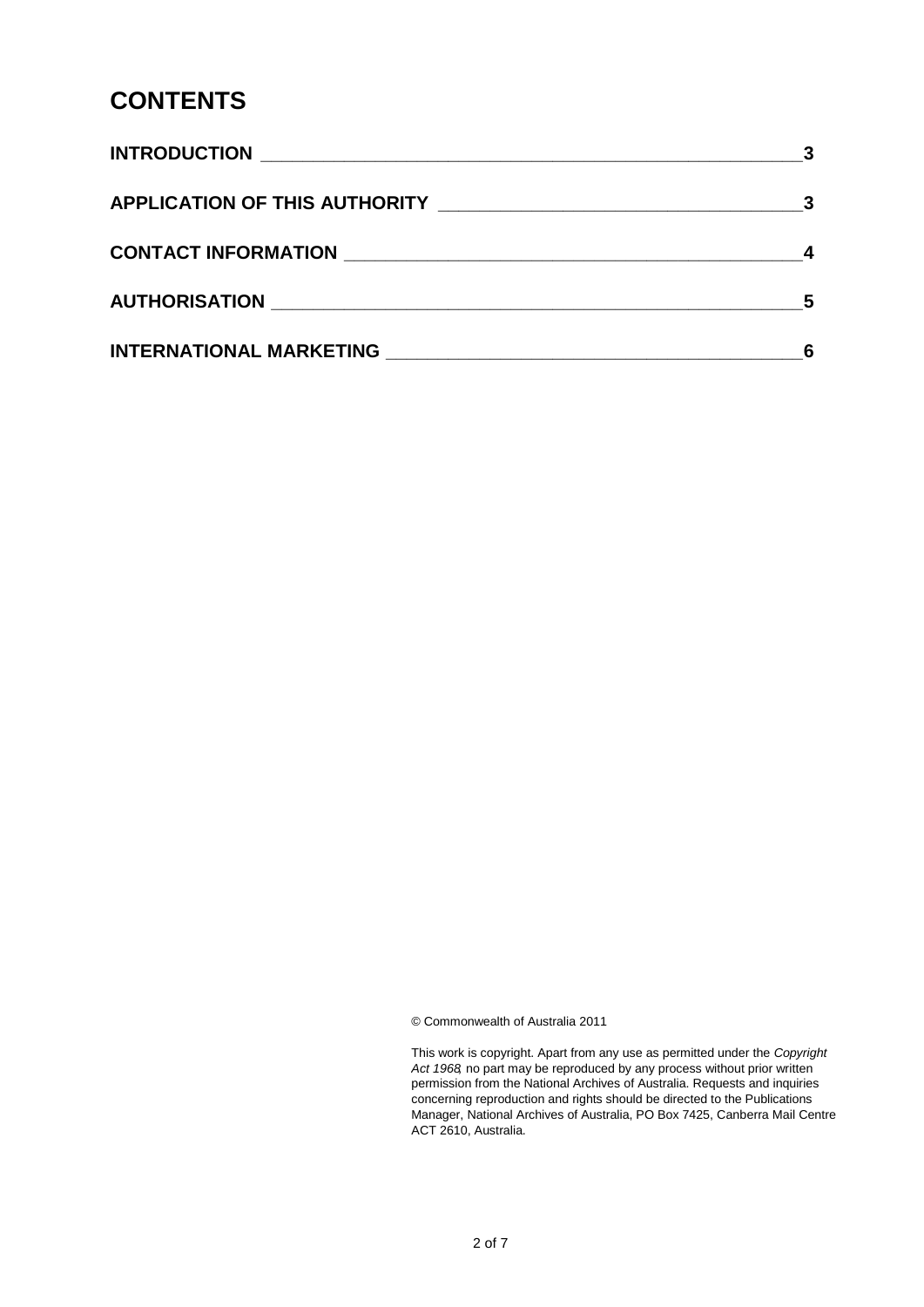# **INTRODUCTION**

 The Australian Trade Commission (Austrade) and the National Archives of Australia have developed this Records Authority to set out the requirements for keeping or destroying records for the core business area of International Marketing. It represents a significant commitment on behalf of Austrade to understand, create and manage the records of its activities.

 This Authority is based on the identification and analysis of the business of Austrade. It takes into account the agency's legal and organisational records management requirements, and the interests of stakeholders, the agency and the National Archives of Australia.

 National Archives of Australia on the basis of information provided by the agency. The Authority sets out those records that need to be retained as national archives and specifies the minimum length of time that temporary records need to be kept. This Authority gives Austrade permission under the Archives Act 1983, for the destruction of the temporary records described after the minimum retention period has expired. Retention periods for these temporary records are based on: an assessment of business needs; broader organisational accountability requirements; and community expectations, and are approved by the

 Authority is recommended. All amendments must be approved by the National Archives. As changes in circumstances may affect future records management requirements, the periodic review of this

# **APPLICATION OF THIS AUTHORITY**

- 1. This Authority is to be used to sentence records. Sentencing involves the examination of records in order to identify the individual disposal class to which they belong. This process enables sentencers to determine how long records need to be kept. Advice on sentencing is available from the National Archives.
- 2. This Authority should be used in conjunction with general records authorities such as:
	- the Administrative Functions Disposal Authority (AFDA) and/or AFDA Express issued by the National Archives to cover business processes and records common to Australian Government agencies;
	- encrypted records; and
	- source records that have been copied.
- facilitative or for short-term use only. NAP does not replace arrangements agreed to in this Authority but can be used as a tool to assist in identifying records for destruction together with an agency's Records destroying records as a normal administrative practice and on how to develop an agency NAP policy is available from the National Archives' website at **[www.naa.gov.au](http://www.naa.gov.au/)**  3. The Normal Administrative Practice (NAP) provision of the Archives Act 1983 gives agencies permission to destroy certain records without formal authorisation. This usually occurs where records are duplicated, Authority or Authorities, and with AFDA and AFDA Express. The National Archives recommends that agencies develop and implement a Normal Administrative Practice policy. Advice and guidance on
- system, or when information is migrated from one system to a new system) this authority can still be information is transferred into the custody of the National Archives. 4. Where the method of recording information changes (for example from a manual system to an electronic applied, providing the records document the same core business. The information must be accessible for the period of time prescribed in this Authority. Austrade will need to maintain continuing access to the information, including digital information, for the periods prescribed in this records authority or until the
- transfer the records to the Archives when they cease to be current and, in any event, within 15 years of the 5. Records coming within 'Retain as national archives' classes in this Authority have been determined to be part of the archival resources of the Commonwealth under section 3C of the Archives Act. The determination of Commonwealth records as archival resources of the Commonwealth obliges agencies to records coming into existence, under section 27 of the Archives Act.
- because a retention period or periods are not adequate, it should contact the National Archives for review 6. In general, retention requirements indicate a minimum period for retention. Austrade may extend minimum retention periods if it considers that there is an administrative need to do so, without further reference to the National Archives. Where Austrade believes that its accountability will be substantially compromised of the retention period.
- 7. From time to time the National Archives will place a freeze on some groups of records relating to a particular topic or event which has gained prominence or provokes controversy. While the freeze is in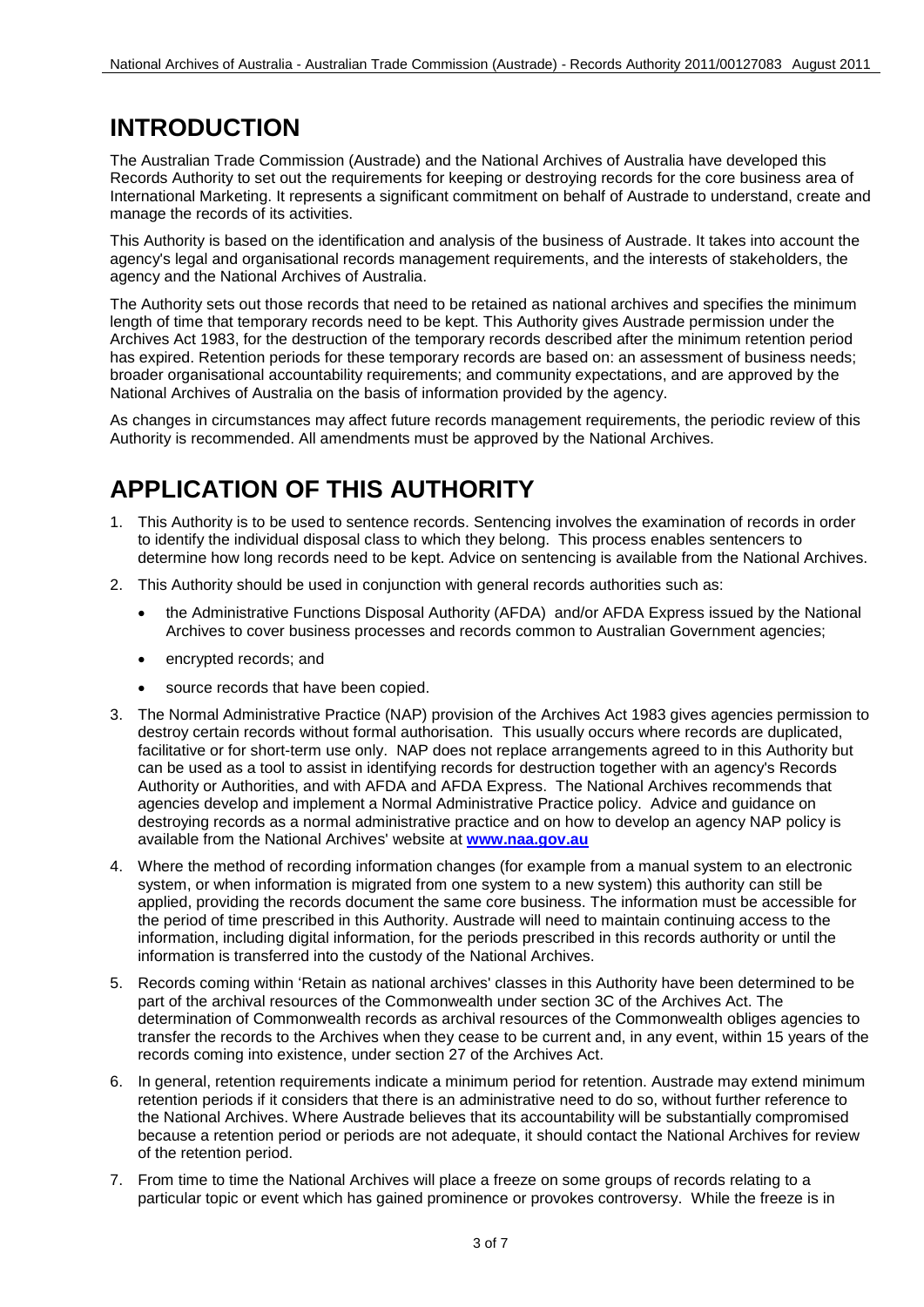place no records relating to the topic or event may be destroyed. Further information about disposal freezes and whether they affect the application of this Authority is available from the National Archives website at **[www.naa.gov.au](http://www.naa.gov.au/)** 

- 8. Records that relate to any current or pending legal action, or are subject to a request for access under the Archives Act 1983 or any other relevant Act must not be destroyed until the action has been completed.
- 9. Records in the care of agencies should be appropriately stored, managed and preserved. Agencies need to meet this obligation to ensure that the records remain authentic and accessible over time. Under Section 31 of the Archives Act 1983, access arrangements are required for records that become available for public access including those records that remain in agency custody.
- 10. Appropriate arrangements should be made with the National Archives when records are to be transferred into custody. The National Archives accepts for transfer only those records designated as national archives.
- 11. Advice on how to use this Authority is available from the Austrade records manager. If there are problems with the application of the Authority that cannot be resolved, please contact the National Archives.

# **CONTACT INFORMATION**

 Archives' Agency Service Centre. For assistance with this authority or for advice on other recordkeeping matters, please contact National

Queen Victoria Terrace Tel: (02) 6212 3610 Parkes ACT 2600 Fax: (02) 6212 3989 Canberra Mail Centre ACT 2610 Website: www.naa.gov.au

PO Box 7425 Email: **[recordkeeping@naa.gov.au](mailto:recordkeeping@naa.gov.au)**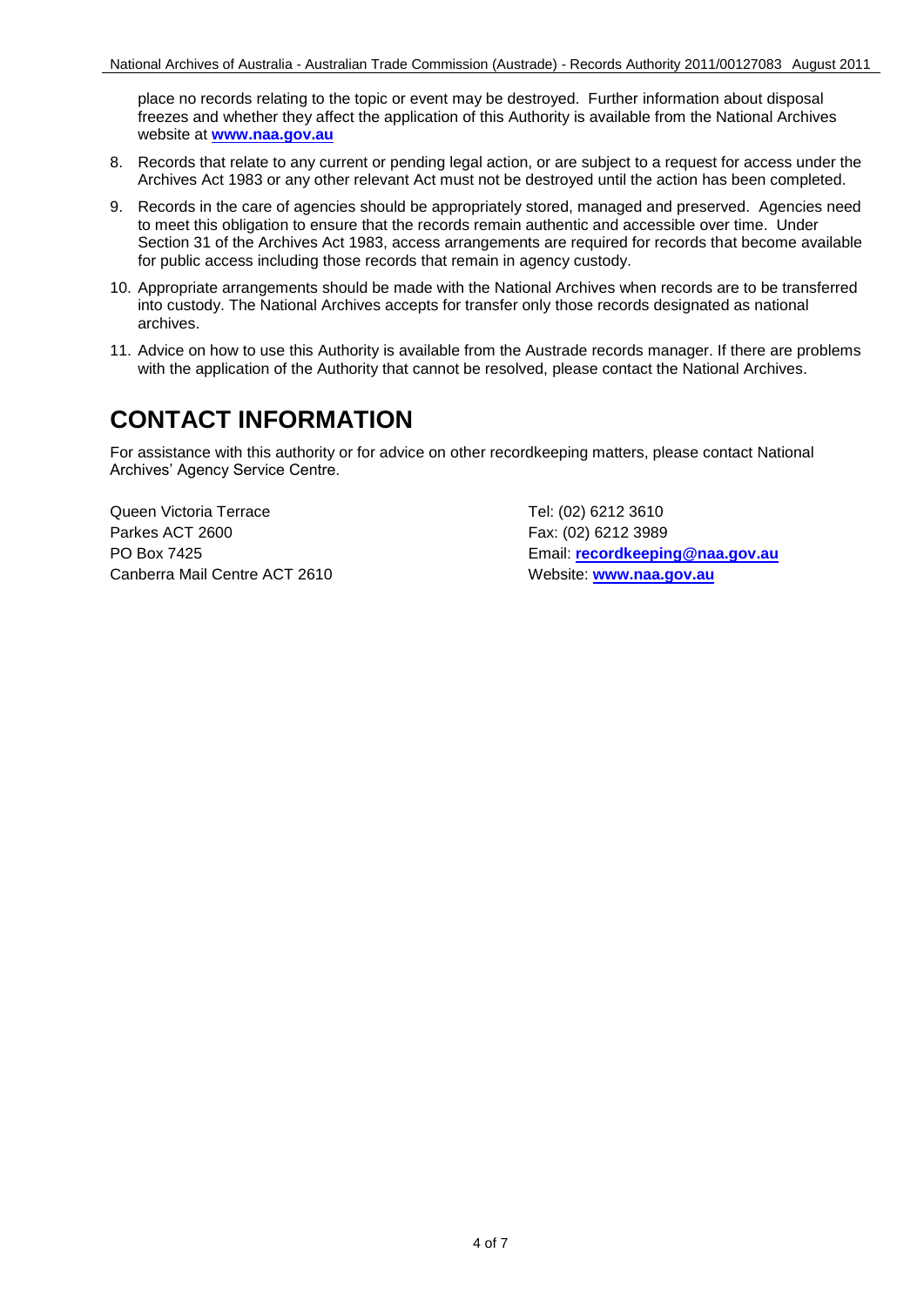### **AUTHORISATION**

**RECORDS AUTHORITY 2011/00127083** 

**Person to whom notice of Mr Peter Grey<br>
<b>Authorisation is given:** Chief Executive Officer authorisation is given: Australian Trade Commission (Austrade) Aon Tower, L23 201 Kent Street Sydney NSW 2000



This authority gives permission for the destruction, retention or transfer to the National Archives of Australia of the records described. This authority will apply only with the consent of the agency currently responsible for the business documented in the records described.

**Authorising Officer** 

On a

**Margaret Chalker** Assistant Director-General National Archives of Australia

**Date** of issue:

22 August 2011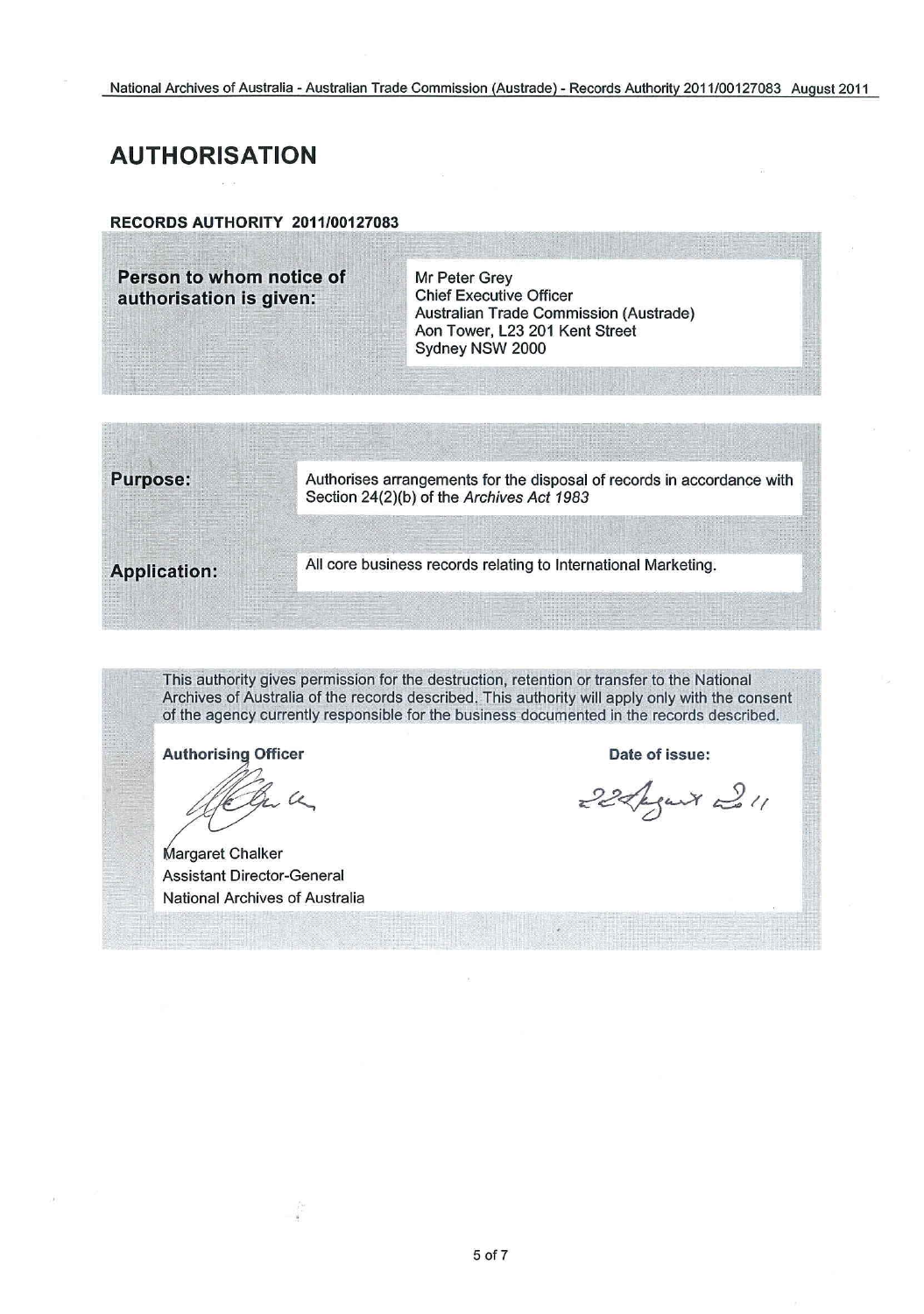## **INTERNATIONAL MARKETING**

 position in the international marketplace, programs to promote Australia as a global citizen, global business associated with international marketing include: The core business of providing a multi-agency/ multi-partner over-arching brand position to promote Australia as a global citizen and our capabilities in such areas as business, science, global governance and the arts. Includes the development and implementation of strategic policies and programs to improve Australia's partner and world class destination such as the Brand Australia / Australia Unlimited program. Tasks

- providing related addresses (presentations) at national and international fora
- providing and receiving policy advice on strategic international marketing issues
- liaising, consulting and establishing agreements with stakeholders, including other government agencies, in relation to international marketing activities;
- arranging and supporting cross-agency committees and meetings
- undertaking research
- designing developing, promoting, implementing and reviewing related policy, frameworks, strategies, programs, schemes, projects and visual identities (logos, brands).

 *For international marketing advisory board matters, use ADVISORY BODIES.* 

*For media releases about programs and initiatives, use AFDA/AFDA Express COMMUNITY RELATIONS.* 

*For publications such as brochures and newsletters, use AFDA/AFDA Express PUBLICATION* 

 *For tendering for services, including those provided by marketing agencies, use AFDA/AFDA Express PROCUREMENT.* 

*For co-ordinating events and/or visits to promote trade and investment in Australia such as Cosmoprof, Study in Australia, etc, use EVENT AND VISIT MANAGEMENT* 

*For specific programs to assist Australian exporters and investors such as Women in Export, Celebrate Australia, etc, use CLIENT SERVICES.* 

 *For specific programs designed to encourage overseas investment in Australia, use FOREIGN INVESTMENT ATTRACTION.* 

| Class no | <b>Description of records</b>                                                                                                                                                                                                                                                                                                                                                                                                                                                                  | <b>Disposal</b><br>action         |
|----------|------------------------------------------------------------------------------------------------------------------------------------------------------------------------------------------------------------------------------------------------------------------------------------------------------------------------------------------------------------------------------------------------------------------------------------------------------------------------------------------------|-----------------------------------|
| 21997    | The following significant records:<br>design, development, promotion, implementation and review of strategic<br>programs and policies for international marketing. Includes Brand<br>Australia / Australia Unlimited recommendations and proposals,<br>authorisations, results of stakeholder consultations, inter-agency<br>arrangements, issues papers, research reports and final promotional<br>designs.                                                                                   | Retain as<br>national<br>archives |
|          | final versions of addresses (presentations) made by the Minister or senior<br>agency officers at major functions to promote international marketing of<br>Australia, such as the presentation made by the Portfolio Minister to<br>launch Brand Australia / Australia Unlimited internationally;                                                                                                                                                                                               |                                   |
|          | advice relating to significant matters that have far-reaching implications,<br>or which are controversial, subject to government-level scrutiny,<br>innovative and/or high profile with either a significant social,<br>environmental, or economic benefit to international marketing of Australia.<br>This includes Brand Australia / Australia Unlimited advice provided to the<br>Portfolio Minister and government agencies and/or is used in corporate or<br>government policy decisions; |                                   |
|          | high-level agreements with other stakeholders (eg other government<br>agencies).                                                                                                                                                                                                                                                                                                                                                                                                               |                                   |